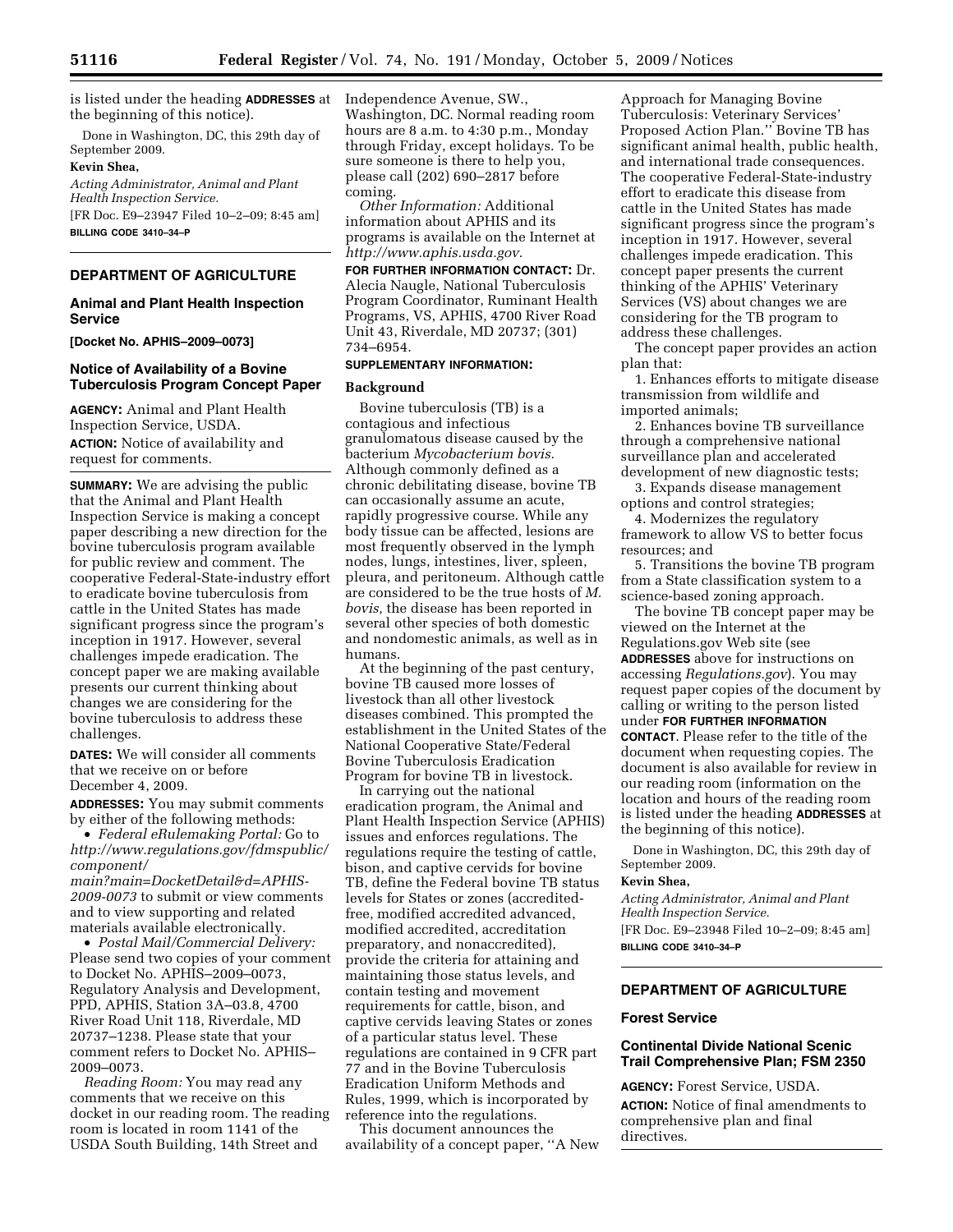**SUMMARY:** The Forest Service is amending the Continental Divide National Scenic Trail (CDNST) Comprehensive Plan and internal agency directives at Forest Service Manual (FSM) 2350. The CDNST Comprehensive Plan provides overall direction for the development, management, and use of the CDNST. FSM 2350 guides policy, development, and management of the CDNST on National Forest System lands. This notice discusses the changes to the CDNST Comprehensive Plan, responds to comments received from the public, and makes final changes to FSM 2350.

**DATES:** *Effective Date:* The amendments to the CDNST Comprehensive Plan and the implementing directives at FSM 2350 are effective November 4, 2009.

**FOR FURTHER INFORMATION CONTACT:** Greg Warren, CDNST National Administrator, (303) 275–5054, *gwarren@fs.fed.us*.

# **SUPPLEMENTARY INFORMATION:**

#### **Table of Contents**

- 1. Background
- 2. Public Comments and Responses
- 3. Regulatory Certifications
- 4. Final Amendments to the CDNST
- Comprehensive Plan 5. Final Amendments to FSM 2350

#### **1. Background**

#### *History and Administration of the CDNST*

The CDNST was established by the National Parks and Recreation Act of 1978 (Pub. L. No. 95–625, 92 Stat. 3467), which amended the National Trails System Act of 1968 (16 U.S.C. 1241– 1251). The National Parks and Recreation Act:

• Established the CDNST between the Montana-Canada and New Mexico-Mexico borders;

• Provided for administation of the CDNST by the Secretary of Agriculture, in consultation with the Secretary of the Interior;

• Despite the general prohibition on motor vehicle use by the public on National Scenic Trails (16 U.S.C. 1246(c)), provided for motor vehicle use on road segments of the CDNST in accordance with applicable regulations (16 U.S.C. 1244(a)(5)); and

• Described management of recreation and other uses along the CDNST so as not to interfere with the nature and purposes for which the CDNST was established (16 U.S.C.  $1246(c)$ ).

The Chief of the Forest Service adopted the 1976 CDNST Study Report and 1977 CDNST Final Environmental Impact Statement on August 5, 1981 (40 FR

150) pursuant to the National Trails System Act (16 U.S.C. 1244(b)).

The National Trails System Act requires the Secretary of Agriculture, in consultation with other affected Federal agencies, the governors of affected states, and the relevant advisory council established pursuant to the Act, to prepare a comprehensive plan for the management and use of the CDNST (16 U.S.C. 1244(f)). The Forest Service goal in 1981 for the CDNST Comprehensive Plan was to provide a uniform trail management program reflecting the purposes of the CDNST while providing for use and protection of the natural and cultural resources along the CDNST. The Chief of the Forest Service approved the Comprehensive Plan for the CDNST in 1985.

The CDNST crosses Federal lands administered by the United States Department of Agriculture, Forest Service, and the United States Department of the Interior, Bureau of Land Management, and National Park Service. The Regional Forester of the Rocky Mountain Region is the lead Forest Service official for coordinating matters concerning the study, planning, and operation of the CDNST (FSM 2353.04).

Federal interagency trail programs generally are coordinated through an interagency memorandum of understanding (MOU) governing the National Trails System (06–SU– 11132424–196). Programs specific to the CDNST are developed and coordinated through the CDNST Interagency Leadership Council (Council), consisting of Regional Foresters for the Forest Service, State Directors for the Bureau of Land Management, and a Regional Director for the National Park Service. The Council provides leadership and oversight to complete and sustain the CDNST and ensures consistent, coordinated, and effective programs for the CDNST.

#### *The Nature and Purposes of the CDNST*

A 1997 memorandum from the Deputy Chief of the Forest Service to Regional Foresters states:

As the CDNST is further developed, it is expected that the trail will eventually be relocated off of roads for its entire length.

The memorandum further states:

It is the intent of the Forest Service that the CDNST will be for non-motorized recreation. \* \* \* Allowing motorized use on these newly constructed trail segments would substantially interfere with the nature and purpose of the CDNST.

This memorandum clarifies the Forest Service's intent with respect to motor vehicle use on newly constructed

CDNST trail segments. In addition, this memorandum identifies the importance of understanding the nature and purposes of the CDNST in establishing direction governing its development and management.

In 2004, the Council adopted the following guiding principles for the CDNST:

Complete the Trail to connect people and communities to the Continental Divide by providing scenic, high-quality, primitive hiking and horseback riding experiences, while preserving the significant natural, historic, and cultural resources along the Trail.

In 2005, the three participating Federal agencies executed an interagency MOU (05–MU–11020000– 071) to address CDNST programs and management consistent with the 2004 guiding principles for the CDNST. The cooperative work under the MOU led to development of these amendments.

These final amendments and directives revise the nature and purposes of the CDNST to track those identified in the 1976 CDNST Study Report and 1977 CDNST Final Environmental Impact Statement. The CDNST Study Report states:

The primary purpose of this trail is to provide a continuous, appealing trail route, designed for the hiker and horseman, but compatible with other land uses. \* \* \* One of the primary purposes for establishing the Continental Divide National Scenic Trail would be to provide hiking and horseback access to those lands where man's impact on the environment has not been adverse to a substantial degree and where the environment remains relatively unaltered. Therefore, the protection of the land resource must remain a paramount consideration in establishing and managing the trail. There must be sufficient environmental controls to assure that the values for which the trail is established are not jeopardized. \* \* \* The basic goal of the trail is to provide the hiker and rider an entree to the diverse country along the Continental Divide in a manner, which will assure a high quality recreation experience while maintaining a constant respect for the natural environment. \* \* \* The Continental Divide Trail would be a simple facility for foot and horseback use in keeping with the National Scenic Trail concept as seen in the Appalachian and Pacific Crest Trails.

The amended CDNST Comprehensive Plan and its implementing directives will more accurately reflect the nature and purposes of the CDNST and the requirements of the National Trails System Act (16 U.S.C. 1244(f)). As work on the CDNST progresses, further revisions to the CDNST Comprehensive Plan may be required. For additional information on CDNST programs, visit *http://www.fs.fed.us/cdt*.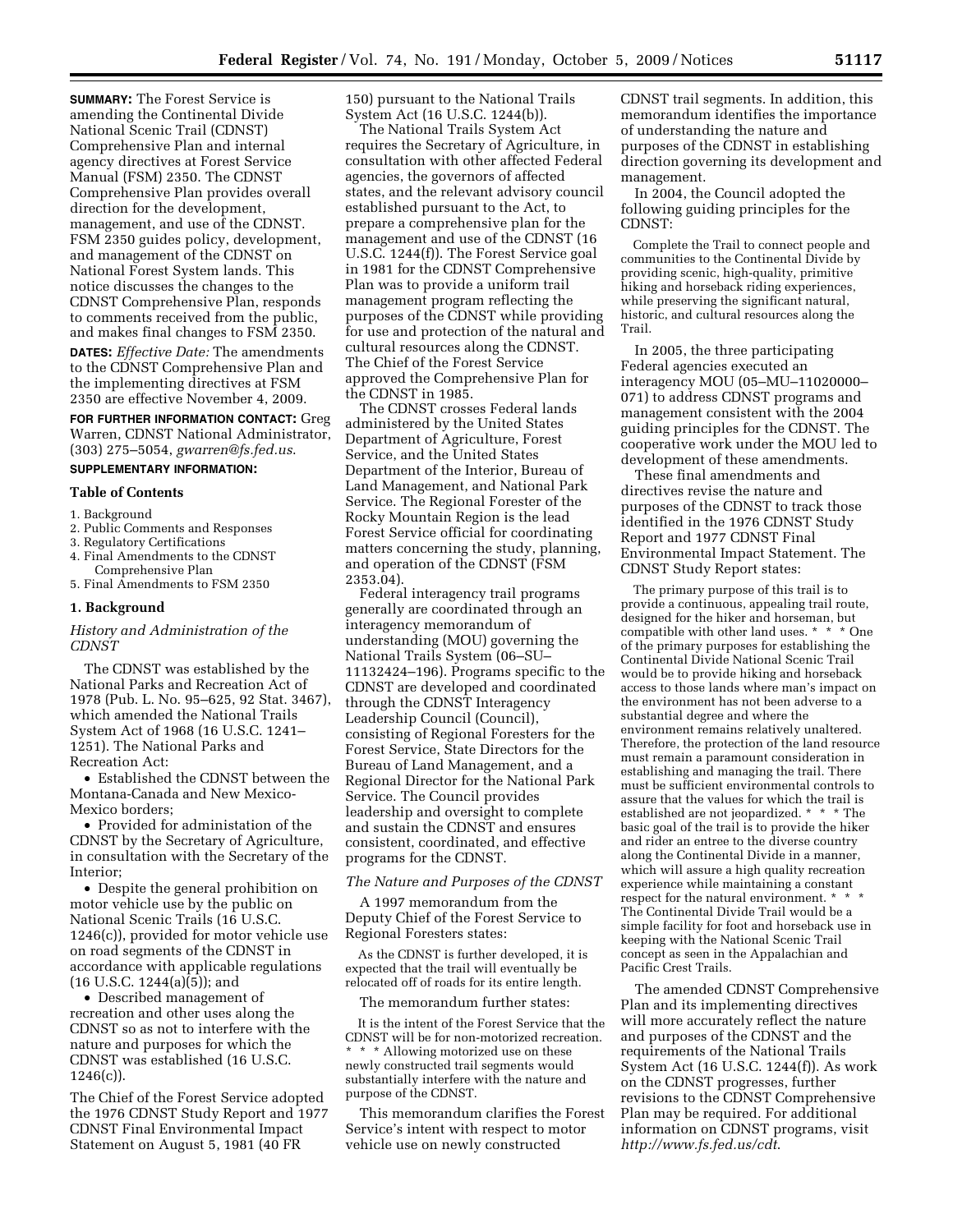### **2. Public Comments and Responses**

On June 12, 2007, the Forest Service published in the **Federal Register** for public notice and comment the proposed amendments to the 1985 CDNST Comprehensive Plan and accompanying Forest Service directives (72 FR 112). The 60-day public comment period was extended for 60 days (72 FR 148).

The Forest Service received over 8,000 letters or electronic mail in response to the proposed amendments and directives. The respondents fell into the following categories:

*Motor vehicle organizations:* 7. *Mountain biking organizations:* 5. *National scenic trail organizations:* 6. *Recreation or conservation* 

*organizations:* 10. *City, county, and elected officials:* 2. *Unaffiliated, unique response:*  approximately 800.

*Other (principally mountain biking enthusiasts, who submitted comments in the form of the same electronic mail):*  approximately 7,200.

Many respondents supported the proposed amendments and directives. Most respondents were concerned about access for motor vehicles and bicycles.

*Nature and Purposes Statement; Proposed FSM 2353.42, Paragraph 4 (Final Amendments to the CDNST Comprehensive Plan, All Chapters; FSM 2353.42, in the Final Directives)* 

*Comments*. One respondent believed that the 1985 CDNST Comprehensive Plan had to remain unchanged to preserve its integrity for current and future issues.

Another respondent observed that the proposed nature and purposes statement for the CDNST appeared to derive, appropriately, from a number of sources, including section 3(a)(2) of the National Trails System Act, the 1976 CDNST Study Report, and the 1977 CDNST Final Environmental Impact Statement.

Some respondents requested modification of the proposed nature and purposes statement to provide for highquality scenic, bicycling, and motorized opportunities, as well as high-quality scenic, primitive hiking and horseback riding opportunities. Other respondents stated that activities such as crosscountry skiing and snowshoeing should be considered comparable to hiking with respect to the nature and purposes of the CDNST.

Several respondents claimed that the nature and purposes of the CDNST were modified by a 1983 amendment of the National Trails System Act to include other uses, such as bicycling.

Another respondent stated that the proposed nature and purposes statement omitted part of the policy statement for National Scenic Trails from the National Trails System Act, specifically, the policy that National Scenic Trails are to provide for maximum outdoor recreation potential and conservation of natural, historic, and cultural resources.

Another respondent recommended removing the phrase ''non-motorized'' from the statement on the grounds that the word ''primitive'' is sufficient to provide for a quiet, nature-based experience for hikers and equestrians. Other respondents wanted the word ''primitive'' removed on the grounds that it was ambiguous.

Another respondent noted that the proposed amendments to the CDNST Comprehensive Plan and FSM 2350 should apply to the extent applicable to provisions that were not specifically referenced. Therefore, this respondent believed that the amended CDNST Comprehensive Plan and directives should state that the amendments to the plan and directives supersede any other provisions of the plan and directives to the extent of any inconsistency.

*Response:* The amendments to the 1985 CDNST Comprehensive Plan and corresponding directives are to ensure that the nature and purposes of the CDNST track those in the 1976 CDNST Study Report and 1977 CDNST Final Environmental Impact Statement, which were prepared pursuant to the National Trails System Act (16 U.S.C. 1244(b)). The 1976 CDNST Study Report states:

The primary purpose of this trail is to provide a continuous, appealing trail route, designed for the hiker and horseman, but compatible with other land uses. \* \* \* One of the primary purposes for establishing the Continental Divide National Scenic Trail would be to provide hiking and horseback access to those lands where man's impact on the environment has not been adverse to a substantial degree and where the environment remains relatively unaltered. Therefore, the protection of the land resource must remain a paramount consideration in establishing and managing the trail. There must be sufficient environmental controls to assure that the values for which the trail is established are not jeopardized. \* \* \* The basic goal of the trail is to provide the hiker and rider an entree to the diverse country along the Continental Divide in a manner, which will assure a high-quality recreation experience while maintaining a constant respect for the natural environment. \* \* \* The Continental Divide Trail would be a simple facility for foot and horseback use in keeping with the National Scenic Trail concept as seen in the Appalachian and Pacific Crest Trails.

Thus, the 1976 CDNST Study Report states that the primary purpose of the CDNST is to provide a high-quality

recreation experience for hiking and horseback riding.

Consistent with the National Trails System Act, the 1976 CDNST Study Report, and the 1977 CDNST Final Environmental Impact Statement, the amended CDNST Comprehensive Plan states that the nature and purposes of the CDNST are to provide for highquality scenic, primitive hiking and horseback riding opportunities and to conserve natural, historic, and cultural resources along the CDNST corridor. The amended CDNST Comprehensive Plan and final directives implementing the amendments to the CDNST Comprehensive Plan on National Forest System lands provide that backpacking, nature walking, day hiking, horseback riding, nature photography, mountain climbing, cross-country skiing, and snowshoeing are compatible with the nature and purposes of the CDNST (final amendments to the CDNST Comprehensive Plan, Chapter IV(B)(5); FSM 2353.44b, para. 8, in the final directives). The amendments to the CDNST Comprehensive Plan and directives ensure consistency with the nature and purposes of the CDNST in the context of right-of-way acquisition, land management planning, scenery management, recreation resource management, motor vehicle use, trail and facility standards, and carrying capacity.

The 1983 amendment to the National Trails System Act, which added 16 U.S.C. 1246(j), does not modify the nature and purposes of the CDNST. The added subsection simply lists uses and vehicles that may be permitted on National Trails generally.

The National Trails System Act states that all National Scenic Trails must be so located to provide for maximum outdoor recreation potential and conservation of natural, historic, and cultural resources (16 U.S.C. 1242(a)(2)). This requirement is reflected in the nature and purposes statement in the amended CDNST Comprehensive Plan, which states that the nature and purposes of the CDNST are to provide for high-quality scenic, primitive hiking and horseback riding opportunities and to conserve natural, historic, and cultural resources along the CDNST corridor. Where possible, the CDNST will be located in primitive or semiprimitive non-motorized settings, which will further contribute to providing for maximum outdoor recreation potential and conservation of natural, historic, and cultural resources in the areas traversed by the CDNST (FSM 2353.44b, para. 8, in the final directives).

The Forest Service has removed the words ''non-motorized'' and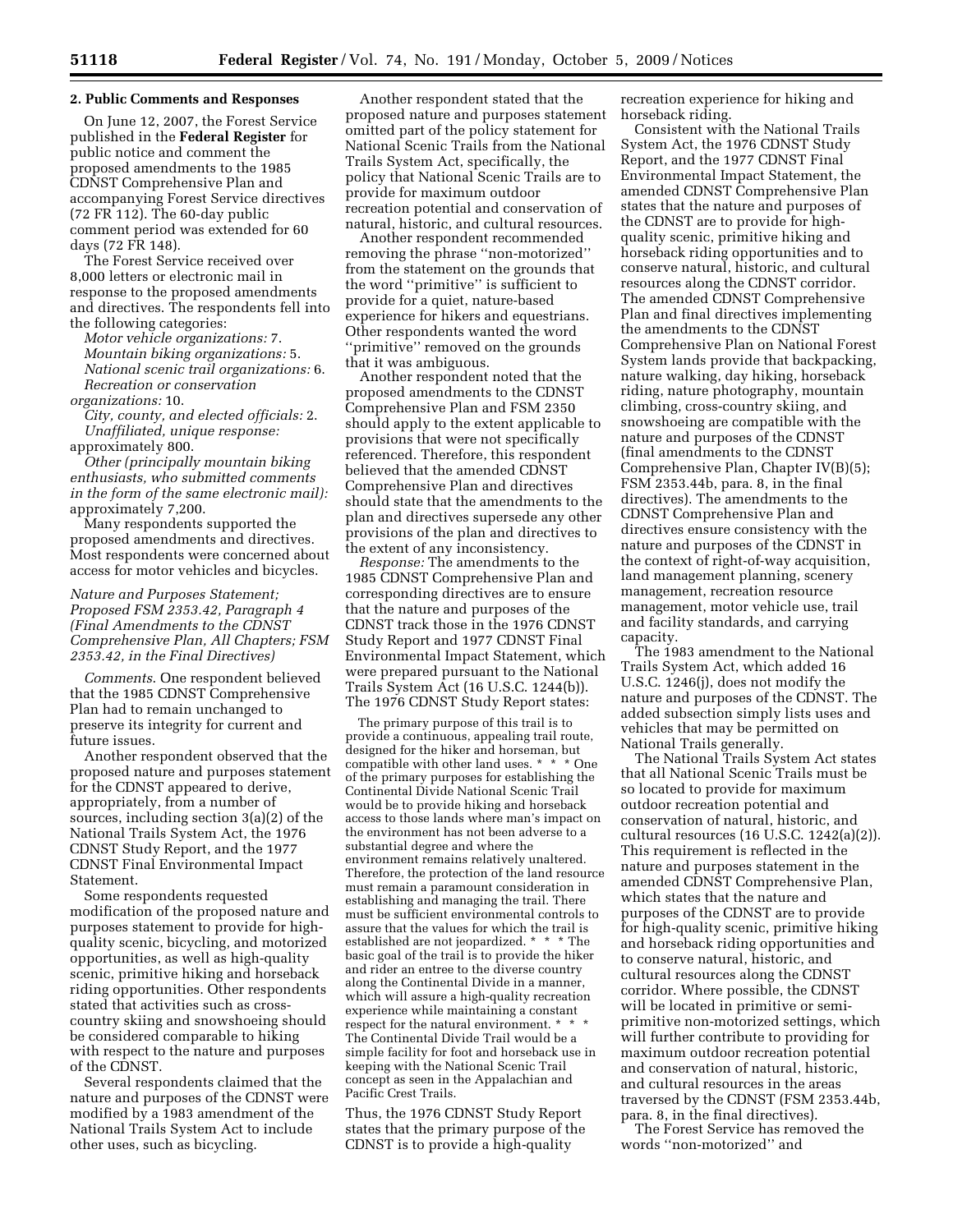''recreational'' from the nature and purposes statement for the CDNST, as these words were redundant. ''Highquality scenic, primitive hiking and horseback riding'' are non-motorized recreation opportunities. The Agency has not removed the word ''primitive'' from the nature and purposes statement, as it is not redundant and is not ambiguous. It means ''of or relating to an earliest or original stage or state.'' Webster's II New Riverside University Dictionary 934 (1984). Preferred recreation settings, including primitive or semi-primitive non-motorized categories, are delineated in the Forest Service's Recreation Opportunity Spectrum system (FSM 2311.1) and described in the CDNST Comprehensive Plan, Chapter IV(B)(5).

The amendments to the 1985 CDNST Comprehensive Plan apply throughout the document to the extent applicable, not just to the provisions that are specifically referenced in the amendments. The Forest Service agrees that this intent should be expressly stated. Therefore, the Agency has added the following statement to the amendments:

To the extent there is any inconsistency between the foregoing revisions and any other provisions in the 1985 CDNST Comprehensive Plan, the foregoing revisions control.

### *Land Management Planning; Proposed FSM 2353.43, Paragraph 1 (FSM 2353.44b, Paragraph 1, in the Final Directives)*

*Comments:* Some respondents requested that land management plans include standards as well as guidelines for the CDNST, as is the case with the Appalachian National Scenic Trail, to ensure that the CDNST is protected in accordance with requirements of the National Trails System Act.

One respondent supported identifying management areas for the CDNST. Another respondent requested clarification on delineating CDNST management areas in wilderness. Another respondent requested that management areas extend one-quarter mile from either side of the CDNST.

*Response:* The Agency has revised proposed FSM 2353.43, para.1 (FSM 2353.44b, para. 1, in the final directives) to provide for adopting standards and guidelines in land management plans for administrative units traversed by the CDNST and to clarify the guidance for delineating a management area. Specifically, the final directives provide that, except where the CDNST traverses a wilderness area and is governed by wilderness management prescriptions (36 CFR Part 293), these land

management plans must prescribe desired conditions, objectives, standards, and guidelines for the CDNST corridor by establishing a management area for the CDNST that is broad enough to protect natural, scenic, historic, and cultural features (FSH 1909.12),

With regard to management areas for National Trails, H.R. Rep. No 90–1631 on the National Trails System Act states:

The rights-of-way for the trails will be of sufficient width to protect natural, scenic, cultural, and historic features along the trails and to provide needed public use facilities. The rights-of-way will be located to avoid established uses that are incompatible with the protection of a trail in its natural condition and its use for outdoor recreation. 1968 U.S. Code Cong.& Admin. News

3855, 3863–3864, 3867.

Further, Executive Order (E.O.) 13195 states:

Federal agencies will \* \* \* protect, connect, promote, and assist trails of all types \* \* \*. This will be accomplished by \* \* \* protecting the trail corridors associated with National Scenic Trails \* \* \* to the degree necessary to ensure that the values for which [the] trail was established remain intact.

To give local managers discretion to address site-specific conditions, the final directives do not prescribe minimum widths for the CDNST corridor. Rather, consistent with the legislative history for the National Trails System Act and E.O. 13195, FSM 2353.44b, para. 1a, in the final directives states that the land management plan for administrative units through which the CDNST traverses must, except where the CDNST is located in a wilderness area and is governed by wilderness management prescriptions, establish a management area for the CDNST that is broad enough to protect natural, scenic, historic, and cultural features (FSH 1909.12). FSM 2353.44b, para. 2b, in the final directives contains the same requirement for CDNST unit plans, provided that this requirement is not already met in the applicable land management plan or wilderness management prescriptions.

### *CDNST Unit Plans; Proposed FSM 2353.43, Paragraph 2 (FSM 2353.44b, Paragraph 2, in the Final Directives)*

*Comments:* Respondents were mostly supportive of requiring development of unit plans to meet the site-specific requirements of the National Trails System Act. However, some respondents expressed concerns about requiring site-specific analysis at the level of an administrative unit for mountain biking on the CDNST. These respondents believed that this analysis

would be time-consuming and burdensome and should instead be conducted at the regional level. Some respondents proposed including a definition for ''carrying capacity'' or using different terminology for that term, such as ''type and volume of use.''

*Response:* The provisions of the final directives governing unit plans establish guidance for site-specific planning for the CDNST consistent with the National Trails System Act, the 1976 CDNST Study Report, and the 1977 Final Environmental Impact Statement. Decisions regarding whether to allow certain types of uses on the CDNST will be best decided through land management planning and appropriate environmental analysis.

Section 5(f)(1) of the National Trails System Act (16 U.S.C. 1244(f)(1)) requires carrying capacity to be established for the CDNST. The Agency is removing the definition for ''carrying capacity'' from the 1985 CDNST Comprehensive Plan and replacing it with a statement that provides for using the Limits of Acceptable Change (described in Forest Service General Technical Report INT–GTR–371 and other publications) or a similar system to establish carrying capacity, consistent with the nature and purposes of the CDNST and the applicable land management plan (final amendments to the CDNST Comprehensive Plan, Chapter IV(B)(9); FSM 2353.44b, para. 2f, in the final directives).

## *Monitoring; New FSM 2353.44b, Paragraphs 1c, 2g, and 3,in the Final Directives*

*Comments:* Respondents requested an increased emphasis on monitoring conditions on the CDNST.

*Response:* The Agency has added several provisions on monitoring in the final directives. FSM 2353.44b, para. 1c, requires that the land management plan for an administrative unit through which the CDNST passes establish a monitoring program to evaluate the condition of the CDNST in the management area. FSM 2353.44b, para. 2g, requires each unit plan for the CDNST to establish monitoring programs to evaluate the site-specific conditions of the CDNST. FSM 2353.44b, para. 3, requires that implementation of a CDNST unit plan be monitored by establishing a program to evaluate and report on the overall condition of the segment of the CDNST that traverses that unit as related to the nature and purposes of the CDNST. Monitoring will ensure that the ROS for the primary uses of the CDNST allows for high-quality recreational experiences.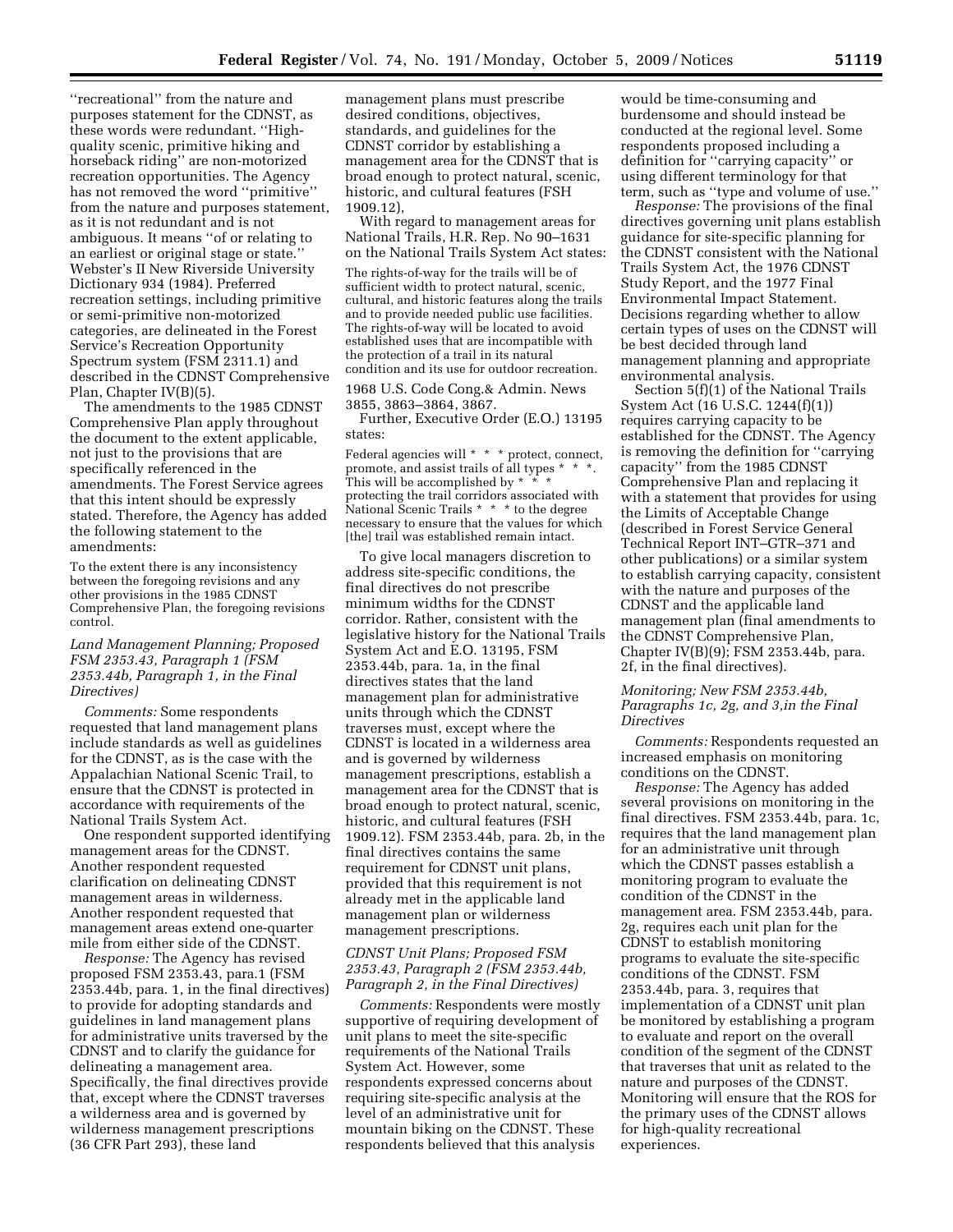*Scenery Management; Proposed FSM 2353.43, Paragraph 3, and FSM 2353.44, Paragraph 1 (Final Amendments to the CDNST Comprehensive Plan, Chapter IV(B)(4); FSM 2353.44b, Paragraph 7, in the Final Directives)* 

*Comments:* Respondents supported the direction on scenery management in the proposed directives, but suggested more emphasis on middle ground and background scenic quality. Other respondents wanted the proposed directives to address restoration of degraded ecosystems.

*Response:* For scenery management purposes, the CDNST is categorized as a concern level 1 route, with a scenic integrity objective as high or very high. The Forest Service's Scenery Management System (SMS) (FSM 2382.1; *Landscape Aesthetics: A Handbook for Scenery Management*, Agricultural Handbook 701, 1995, *http://www.fs.fed.us/cdt*) and the Visual Management System (VMS) in Bureau of Land Management Manual 8400 sufficiently address middle ground and background scenic quality. Therefore, additional scenery management direction in the final plan amendments and directives is unnecessary. The scenery and visual management objectives in the SMS and VMS provide for a high degree of protection and restoration of natural resources within the CDNST corridor.

*Recreation Opportunity Spectrum; Proposed FSM 2353.43, Paragraph 4, and FSM 2353.44, Paragraph 2 (Final Amendments to the CDNST Comprehensive Plan, Chapter IV(B)(5); FSM 2353.44b, Paragraph 8, in the Final Directives)* 

*Comments:* Respondents supported using the Recreation Opportunity Spectrum (ROS) in managing the CDNST. However, some respondents wanted the entire CDNST corridor to reflect primitive or semi-primitive conditions.

One respondent stated that where a segment of the CDNST must be located in an ROS setting that is not primitive or semi-primitive, management guidelines for that segment should include as a long-term goal changing the setting to primitive or semi-primitive.

Other respondents wanted the amended CDNST Comprehensive Plan and implementing directives to provide that when any new segment of the CDNST is classified as non-motorized in an area that has historically been motorized a replacement trail should be classified as motorized.

Some respondents suggested that the CDNST Comprehensive Plan and

implementing directives state that motorized use is incompatible with the nature and purposes of the CDNST.

*Response:* The CDNST Comprehensive Plan amendments and implementing directives is to encourage location of the CDNST in primitive or semi-primitive non-motorized areas, which will maximize the recreation potential of the areas along the CDNST. Management objectives for the setting and uses of the CDNST corridor will be further prescribed through land management planning to address desired future conditions. CDNST segments will be developed and managed according to ROS objectives prescribed through land management planning, guided by the amended CDNST Comprehensive Plan. The CDNST is a concern level 1 route with a scenic integrity objective of high or very high (final amendments to the CDNST Comprehensive Plan, Chapter IV(B)(4); FSM 2353.44b, para. 7), which will help ensure that the ROS setting in the CDNST corridor will be maintained or improved.

To address recreation needs and opportunities for all trail users, CDNST plans typically will be prepared in conjunction with travel management or similar site-specific plans. For clarity, the Agency has added a provision in the amended CDNST Comprehensive Plan, Chapter IV(B)(5), and in FSM 2353.44b, para. 8, of the final directives listing the recreation activities that are compatible with the nature and purposes of the CDNST, per the 1976 CDNST Study Report.

Consistent with the National Trails System Act, the 1976 CDNST Study Report, and the 1977 CDNST Environmental Impact Statement, motor vehicle use is prohibited on the CDNST, other than in accordance with Chapter IV(B)(6) of the amended CDNST Comprehensive Plan and FSM 2353.44b, para. 11, in the final directives.

### *Constructing Segments of the CDNST; Proposed FSM 2353.43, Paragraph 5 (Removed From the Amended CDNST Comprehensive Plan and Final Directives)*

*Comments:* Several respondents expressed concern that the direction in proposed FSM 2353.43, para. 5, to limit construction of CDNST segments could affect the ability to select the optimum location for the CDNST and could adversely affect motor vehicle use. Another respondent requested that the CDNST be located on existing trails where they are adequate to meet the needs of the CDNST. Respondents also stated that the proposed amendments and directives should not diminish the

ability to establish side and connecting trails for the CDNST.

*Response:* The Agency has removed the direction regarding construction of CDNST segments from the amended CDNST Comprehensive Plan and final directives, since issues concerning development of the CDNST can be appropriately addressed through environmental analysis associated with land and resource management plans and site-specific plans.

*Motor Vehicle Use; Proposed FSM 2353.43, Paragraph 6; Management of Motor Vehicle Use That May Be Allowed; Proposed FSM 2353.44, Paragraph 4; Management of Motor Vehicle Use That Shall Be Allowed; Proposed FSM 2353.44, Paragraph 5 (Final Amendments to the CDNST Comprehensive Plan, Chapter IV(B)(6); Consolidated into FSM 2353.44b, Paragraph 11, in the Final Directives)* 

*Comments:* One respondent stated that the separate provisions in the proposed directives governing motor vehicle use that ''may be allowed'' versus motor vehicle use that ''shall be allowed'' were confusing, particularly since both provisions contained similar prerequisites for allowing motor vehicle use.

One respondent stated that the National Trails System Act prohibits the use of motor vehicles by the public on National Scenic Trails and that the issue of motor vehicle use on these trails was muddied by the authorizing provision for the CDNST, which allows motor vehicle use on the CDNST in accordance with regulations promulgated by the appropriate Secretary.

Several respondents expressed concern that allowing off-highway vehicle use on the CDNST would increase use conflicts and undermine the nature and purposes of the CDNST to provide high-quality hiking, horseback, and other non-motorized recreation opportunities. Another respondent believed that there would never be a situation where motor vehicle use on the CDNST would not substantially interfere with its nature and purposes. Another respondent commented that the proposed amendments to the CDNST Comprehensive Plan and accompanying directives needed to state that motor vehicle use is incompatible with the nature and purposes of the CDNST and that although motor vehicle use may be allowable on the CDNST in specific situations, it should be minimized to comply with the intent of the National Trails System Act. Another respondent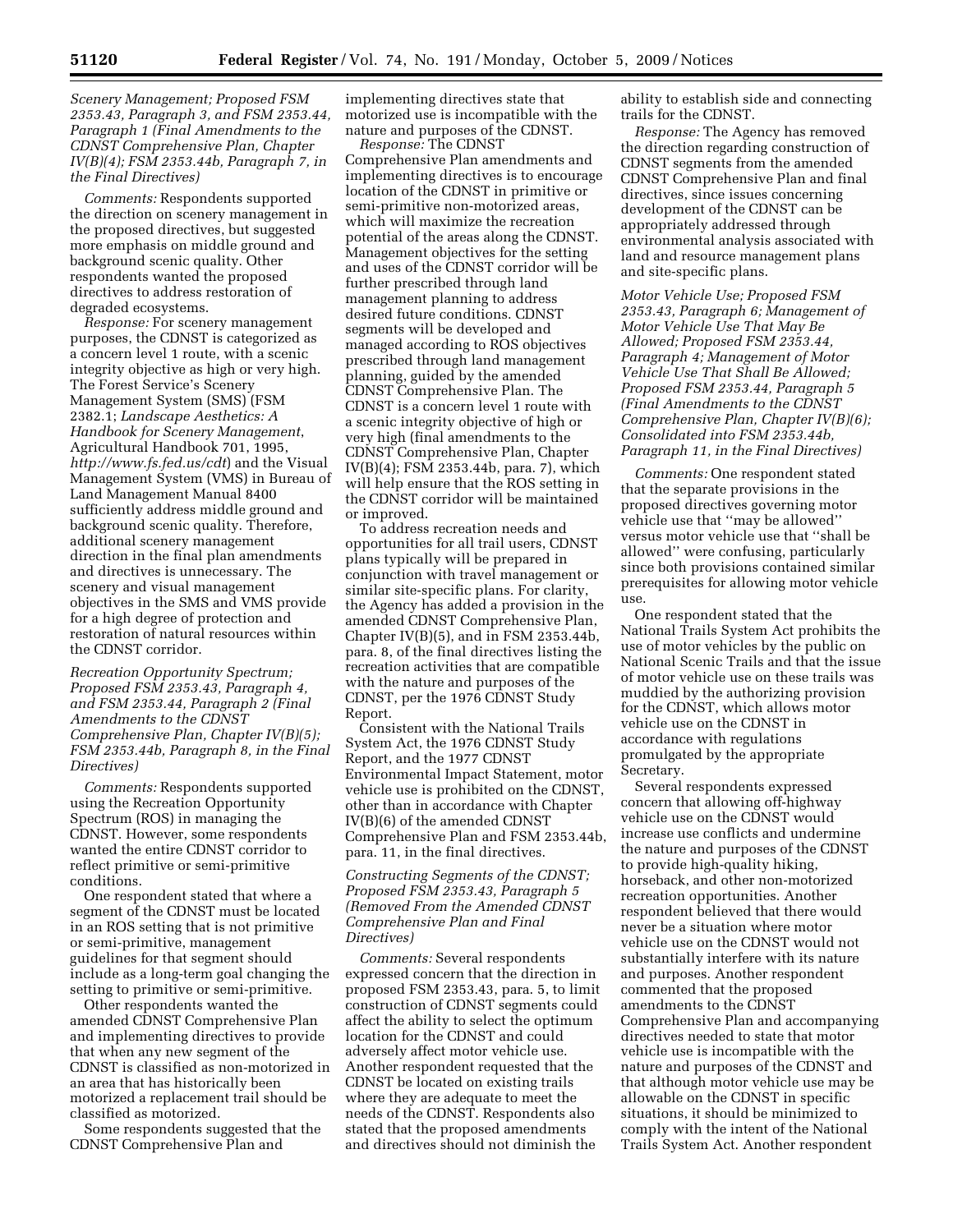opposed granting exceptions to the Act's prohibition on motor vehicle use.

Other respondents recognized that motor vehicle use may be permissible on certain segments of the CDNST in some situations. One respondent suggested that motor vehicle use could be allowed on the CDNST if necessary to meet emergencies. Other respondents supported motor vehicle use on the CDNST by land users, such as timber sale purchasers, as provided in the National Trails System Act.

One respondent requested that the provisions regarding allowing preexisting motor vehicle use include as deciding factors the date of construction of the trail segment and the type of motor vehicle use, such as the vehicle class allowed on the segment. Another respondent believed that use of the term ''substantially'' in relation to other uses' interference with the nature and purposes of National Scenic Trails in section 7(c) of the National Trails System Act (16 U.S.C. 1246(c)) demonstrates an intent to accommodate motorized use on National Scenic Trails where appropriate, as long as it does not impair the overall quality of the nonmotorized purposes of the trail. In addition, one respondent interpreted this section of the Act to provide that the proper time for determining whether motor vehicle use has been allowed on a segment to be included in the CDNST is when it is added to the trail. Another respondent requested that the proposed amendments to the CDNST Comprehensive Plan and the proposed directives allow motor vehicle use where it existed as of the date of establishment of the CDNST, consistent with the 1985 CDNST Comprehensive Management Plan.

*Response:* A fundamental purpose of the CDNST Comprehensive Plan amendments and their implementing directives is to address provisions in the National Trails System Act regarding motor vehicle use. Section 7(c) of the National Trails System Act (16 U.S.C. 1246(c)) contains a prohibition on motor vehicle use on National Scenic Trails. However, section 7(c) also contains several exceptions to the prohibition. Notwithstanding section 7(c) of the Act, the authorizing provisions for the CDNST in section 5(a)(5) of the National Trails System Act (16 U.S.C. 1244(a)(5)) allow motor vehicle use on roads that are established as segments of the CDNST, in accordance with regulations promulgated by the Forest Service at 36 CFR part 212, subparts B and C. The provisions governing motor vehicle use in the final amendments to the CDNST Comprehensive Plan and the final directives are consistent with sections

5(a)(5) and 7(c) of the National Trails System Act (16 U.S.C. 1244(a)(5) and 1246(c)). Specifically, the final amendments and directives prohibit motor vehicle use on the CDNST, other than:

(1) When necessary to meet emergencies; (2) When necessary to enable adjacent landowners or those with valid outstanding rights to have reasonable access to their lands or rights;

(3) For the purpose of allowing private landowners who have agreed to include their lands in the CDNST by cooperative agreement to use or cross those lands or adjacent lands from time to time in accordance with Federal regulations;

(4) On a motor vehicle route that crosses the CDNST, as long as that use will not substantially interfere with the nature and purposes of the CDNST;

(5) When designated in accordance with 36 CFR Part 212, Subpart B, on National Forest System lands or is allowed on public lands and

(a) The vehicle class and width were allowed on that segment of the CDNST prior to November 10, 1978, and the use will not substantially interfere with the nature and purposes of the CDNST or

(b) That segment was constructed as a road prior to November 10, 1978; or

(6) In the case of over-snow vehicles, is allowed in accordance with 36 CFR Part 212, Subpart C, on National Forest System lands or is allowed on public lands and the use will not substantially interfere with the nature and purposes of the CDNST.

(Final amendments to the CDNST Comprehensive Plan, Chapter IV(B)(6); FSM 2353.44b, para. 11, in the final directives.)

For clarity, the Agency has consolidated the provisions in the final amendments to the CDNST Comprehensive Plan and directives that govern motor vehicle use (final amendments to the CDNST Comprehensive Plan, Chapter IV(B)(6); FSM 2353.44b, para. 11, in the final directives). The first four provisions for allowing motor vehicle use are derived from section 7(c) of the National Trails System Act (16 U.S.C. 1246(c)). The fifth and sixth provisions derive from the Forest Service's travel management regulation (36 CFR part 212, subparts B and C). The fifth provision takes into account preexisting motor vehicle use by vehicle class and width and uses the date of establishment of the CDNST as the reference point.

To the extent appropriate, motor vehicle use on the CDNST will be addressed in land and resource management plans and site-specific plans.

# *Motor Vehicle Use Restrictions; Proposed FSM 2353.44b, Paragraph 6 (Removed From the Final Amended CDNST Comprehensive Plan and Directives)*

*Comments:* Respondents were confused about the intent of this proposed direction. However, they generally supported mitigation of impacts from motor vehicle use. Some respondents believed that this provision was unnecessary because of the Forest Service's travel management rule.

*Response:* This provision has been removed from the final CDNST Comprehensive Plan and directives. The Forest Service's travel management rule at 36 CFR parts 212 and 261 and its implementing directives provide adequate direction for management of motor vehicle use on the CDNST.

*Locating the CDNST on Roads; Proposed FSM 2353.43, Paragraph 7 (Final Amendments to the CDNST Comprehensive Plan, Chapter IV(B)(5); FSM 2353.44b, Paragraph 8, in the Final Directives)* 

*Comments:* Many respondents stated that the CDNST should not be located on roads because roads are open to motor vehicle use, which is incompatible with the nature and purposes of the CDNST. One respondent stated that it might have been necessary, when Congress authorized the CDNST in 1978, to locate segments of the trail on motorized routes to maintain its continuity, but now it should be moved from these routes to permanently protected, non-motorized routes designed and built for use by hikers and equestrians. Another respondent stated that roads should be used for the CDNST only if no other practicable public right-of-way is available.

Some respondents were concerned about implementation of section 5(a)(5) of the National Trails System Act (16 U.S.C. 1244(a)(5)), which provides that notwithstanding section 7(c) of the Act  $(16 \text{ U.S.C. } 1246\bar{c})$ ), which generally prohibits motor vehicle use on the CDNST, subject to certain exceptions, motor vehicle use on roads that are segments of the CDNST is permitted in accordance with regulations promulgated by the appropriate Secretary. Specifically, some respondents believed that an unintended consequence of the proposed plan amendments and directives could be to require an affirmative determination regarding motor vehicle use. Another respondent believed that the proposed plan and directives might unduly limit the discretion of the Secretary to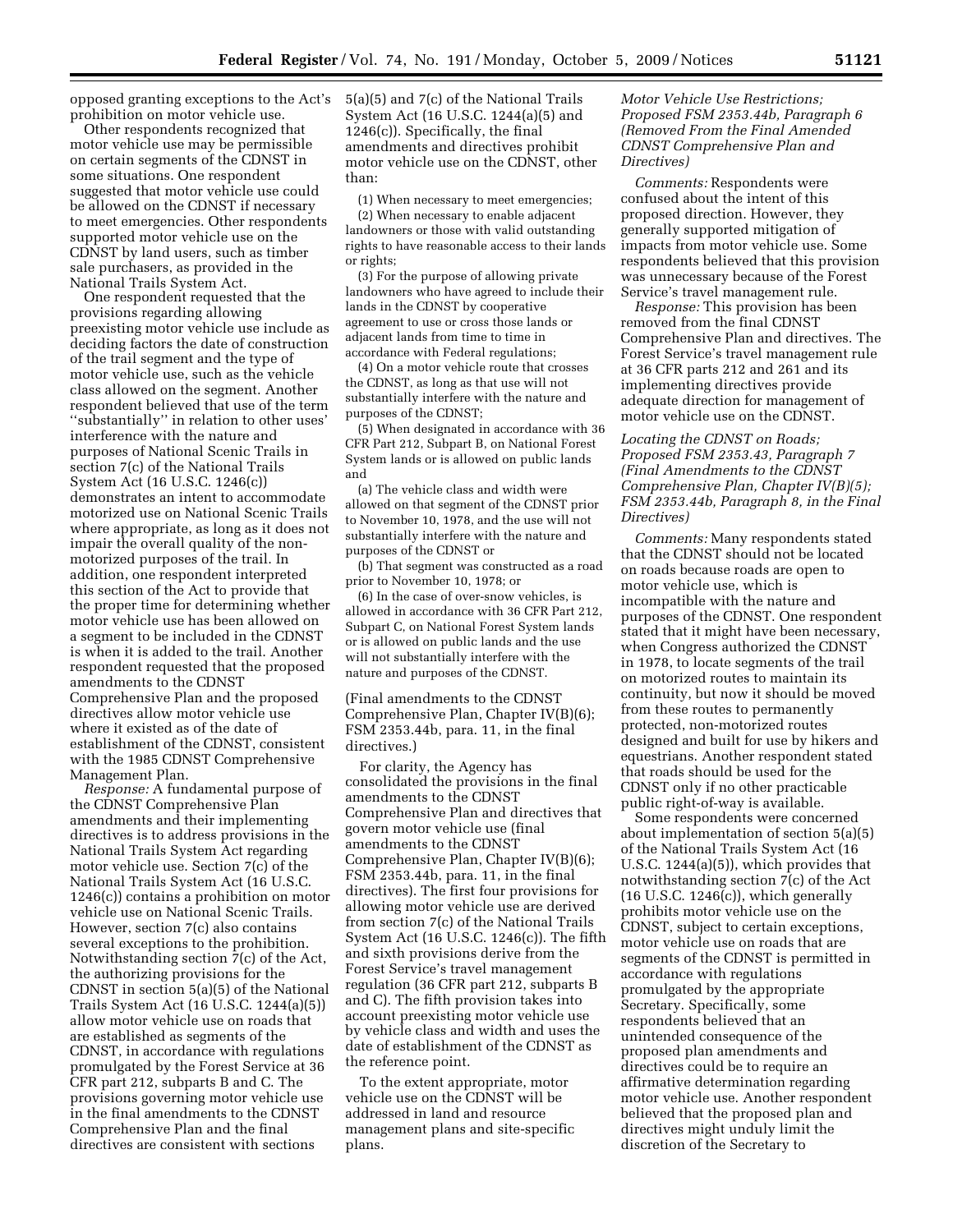promulgate regulations governing motor vehicle use on CDNST road segments.

*Response:* Consistent with the prohibition on motor vehicle use in section 7(c) of the National Trails System Act (16 U.S.C. 1246(c)), the final amendments to the CDNST Comprehensive Plan and the final directives provide that a CDNST segment may be located on a road only where it is primitive and offers recreational opportunities comparable to those provided by a trail with a Designed Use of Pack and Saddle Stock, provided that the CDNST may have to be located on or across motorized routes because of the inability to locate the trail elsewhere (final amendments to the CDNST Comprehensive Plan, Chapter IV(B)(6); FSM 2353.44b, para. 8).

The Forest Service has promulgated regulations governing designation of roads, trails, and areas for motor vehicle use at 36 CFR part 212, subpart B. These regulations do not require designation of particular routes and areas for motor vehicle use. Rather, these regulations require creation of a system of routes and areas designated for motor vehicle use. Once routes and areas are designated for motor vehicle use on a particular administrative unit or ranger district, motor vehicle use that is inconsistent with those designations is prohibited (36 CFR 261.13).

Consistent with these regulations, the final plan amendments and directives provide that use of motor vehicles other than over-snow vehicles is allowed on the CDNST when it is designated in accordance with 36 CFR part 212, subpart B, and (a) the designated vehicle class and width were allowed on that segment of the CDNST prior to November 10, 1978 (the date of establishment of the CDNST), and the use will not substantially interfere with the nature and purposes of the CDNST; or (b) the designated segment was constructed as a road prior to November 10, 1978. Use of over-snow vehicles is allowed on the CDNST consistent with 36 CFR part 212, subpart C.

### *Locating the CDNST in a Wilderness Area; Proposed FSM 2353.43, Paragraphs 8 (FSM 2353.44b, Paragraph 4, in the Final Directives)*

*Comments:* Respondents were mostly supportive of locating the CDNST in wilderness areas. One respondent suggested stating that generally the CDNST could be located in a wilderness area, so as to make it easier to avoid locating a segment in a wilderness area when it would result in potential adverse effects on natural resources. Some respondents expressed concerns regarding management of the CDNST in

wilderness study areas and wilderness areas.

*Response:* The final directives at FSM 2353.44b, para. 4, give trail managers discretion to locate the CDNST inside or outside a wilderness area. Recreational use in wilderness areas is governed by wilderness regulations and management prescriptions. In addition, the final directives provide that when the CDNST is located in a congressionally designated wilderness study area or an area recommended for designation as a wilderness area in the applicable land management plan, the CDNST must be managed so as to leave the area unimpaired for inclusion in the National Wilderness Preservation System.

## *Easements; Proposed FSM 2353.43, Paragraph 9 (FSM 2353.44b, Paragraphs 5 and 6, in the Final Directives)*

*Comments:* Many respondents supported locating the CDNST within the scope of permanent easements. Another respondent stated that the proposed directives should require easements for the CDNST to be wide enough to allow for use and management of the trail.

*Response:* The National Trails System Act limits the Forest Service's ability to locate the CDNST within the scope of easements. Specifically, section 5(a)(5) of the Act (16 U.S.C. 1244(a)(5)) states that no land or interest in land outside the boundaries of a Federally administered area may be acquired by the Federal Government for the CDNST without the owner's consent. This limitation is included in ''Acquisition of Non-Federal Interests in Land,'' Chapter IV(B)(3) of the final amended CDNST Comprehensive Plan and in FSM 2353.44b, para. 5, of the final directives.

However, the final directives state that where the CDNST crosses private property, it should be located within the scope of a permanent easement (FSM 5460.3). In addition, FSM 2353.44b, para. 5, in the final directives requires that CDNST access needs be addressed in assessing adjustments to land ownership in an administrative unit. FSM 2353.44b, para. 1a, requires the land management plan for an administrative unit through which the CDNST passes to establish a management area for the CDNST that is broad enough to protect natural, scenic, historic, and cultural features, except where the management area would overlap with a wilderness area. The scope of the management area will guide acquisition of easements for the CDNST.

### *Cooperative Agreements; new FSM 2353.44b, Paragraph 6, in the Final Directives*

*Comments:* Some respondents suggested addressing cooperative agreements with state and local governments in this section of the proposed directives.

*Response:* The Agency has added a new provision at FSM 2353.44b, para. 6, which provides for execution of cooperative agreements with other Federal agencies and State, local, and tribal governments for CDNST purposes, in accordance with section 7(h) of the National Trails System Act (16 U.S.C.  $1246(h)$ ).

### *Designed Use; Proposed FSM 2353.43, Paragraph 10 (FSM 2353.44b, Paragraph 9, in the Final Directives)*

*Comments:* Respondents generally supported the direction on Designed Use in proposed FSM 2353.43, para. 10. Designed Use is the Managed Use that requires the most demanding design, construction, and maintenance parameters and that determines which design, construction, and maintenance parameters will apply to a trail (FSM 2353.05). A Managed Use is a mode of travel that is actively managed and appropriate on a trail, based on its design and management (FSM 2353.05).

Some respondents expressed concerns about assigning a Designed Use of Hiker/Pedestrian to some segments of the CDNST and requested that all of the CDNST have a Designed Use of Pack and Saddle Stock. Some respondents expressed concerns regarding availability of water sources for hikers and equestrians along the CDNST.

*Response:* The 1976 CDNST Study Report allows for some segments of the CDNST to have a Designed Use of Hiker/Pedestrian, and some segments with that Designed Use exist along the CDNST. However, the goal is for new CDNST segments to have a Designed Use of Pack and Saddle Stock. Consistent with this intent, FSM 2353.44b, para. 9 in the final directives, provides that segments of the CDNST generally should fall into Trail Class 2 or 3 and have a Designed Use of Pack and Saddle Stock, but that a CDNST segment may fall into Trail Class 1, 2, or 3 and have a Designed Use of Hiker/ Pedestrian where a substantial safety or resource concern exists or the direction for the management area provides only for hiker/pedestrian use. In addition, FSM 2353.44b, para. 9, in the final directives provides that where a CDNST segment has a Designed Use of Hiker/ Pedestrian, trail managers must consider establishing side trails to accommodate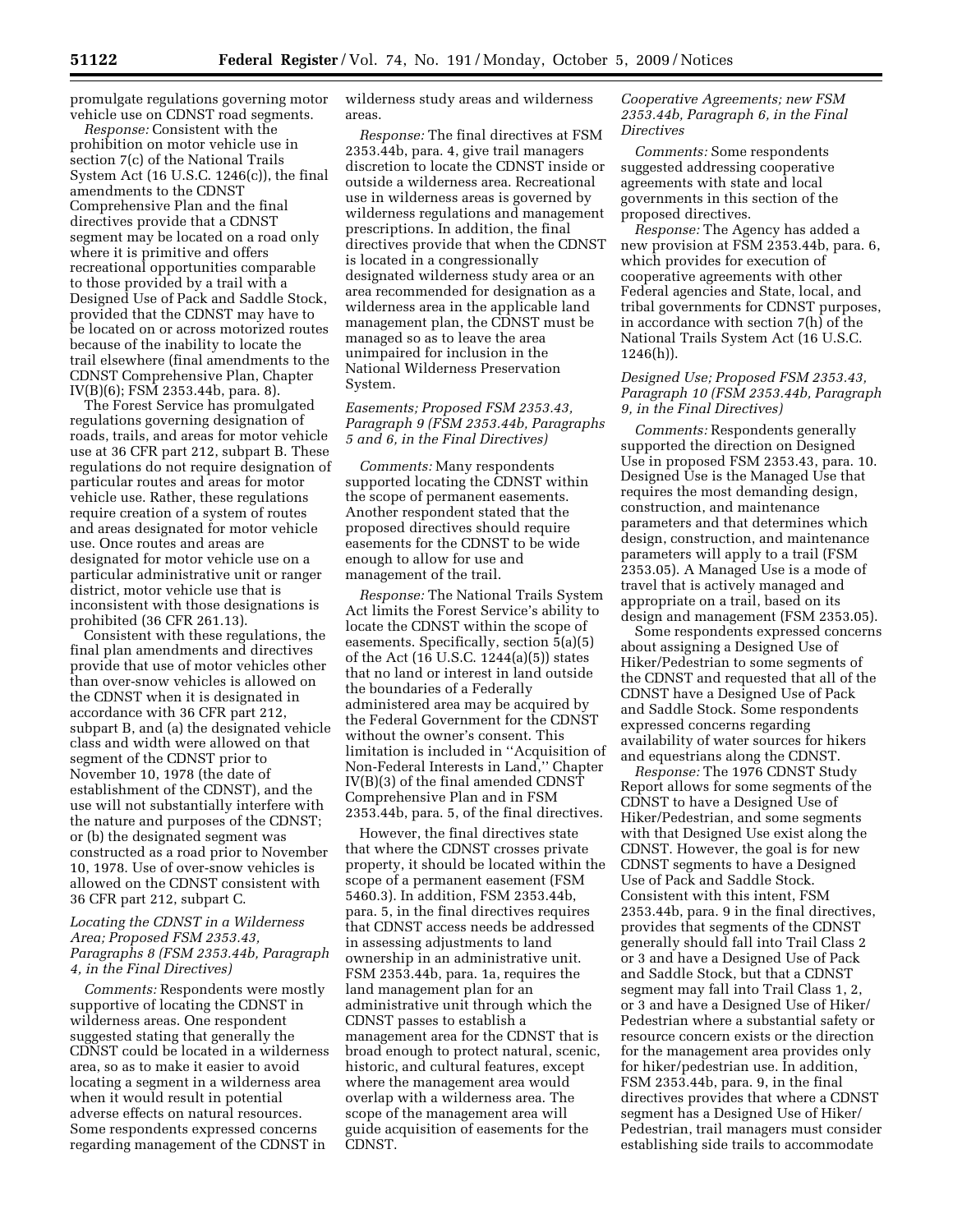pack and saddle stock needs. With regard to available water sources, this same paragraph in the final directives provides that if the interval between natural water sources is excessive, trail managers must consider developing and protecting water sources for hikers and pack and saddle stock use.

### *Bicycle Use; Proposed FSM 2353.44, Paragraph 7 (Final Amendments to the CDNST Comprehensive Plan, Chapter IV(B)(5); FSM 2353.44b, Paragraph 10, in the Final Directives)*

*Comments:* One respondent stated that proposed FSM 2353.44, para. 7, adequately addressed mountain bike use where it cannot be avoided on the CDNST, but should establish a systematic framework for monitoring mountain bike use to determine thresholds that impair hiking and equestrian experiences. Several respondents requested that the proposed amendments to the CDNST Comprehensive Plan and directives address not only mountain bike use, but other non-motorized uses as well. Other respondents stated that the proposed amendments to the CDNST Comprehensive Plan should give all non-motorized uses consideration with respect to whether they are allowed on the CDNST.

One respondent believed that mountain bike use on the CDNST always would substantially interfere with the quality of hiking and equestrian experiences and that substantial safety issues arise when all these uses are combined. Another respondent was concerned about cumulative effects from mountain bike use and stated that it would be difficult, if not impossible, to analyze effects if mountain bike use is considered segment by segment. Some respondents requested that the section on bicycle use be removed.

Another respondent suggested that bicycling be described as an appropriate and established use on the CDNST that is consistent with the intent of Congress and the nature and purposes of the trail. Based on their understanding of the letter and spirit of the National Trails System Act, other respondents requested revising the proposed amendments to the CDNST Comprehensive Plan and directives to allow mountain bike use, except where the CDNST traverses a wilderness area.

*Response:* Consistent with section 7(c) of the National Trails System Act (16 U.S.C. 1246(c)), the final amendments to the CDNST Comprehensive Plan, Chapter IV(B)(5), and the final directives at FSM 2353.44b, para.10, provide that bicycle use may be allowed on the

CDNST if the use is consistent with the applicable land and resource management plan and will not substantially interfere with the nature and purposes of the CDNST.

Monitoring regarding the CDNST generally is addressed in FSM 2353.44b, para. 1c, 2g, and 3, in the final directives. Other non-motorized uses are addressed in Chapter IV(B)(5) in the amended CDNST Comprehensive Plan, and in FSM 2353.44b, para. 8, in the final directives, which states that backpacking, nature walking, day hiking, horseback riding, nature photography, mountain climbing, crosscountry skiing, and snowshoeing are compatible with the nature and purposes of the CDNST.

The amended CDNST Comprehensive Plan and its implementing directives do not make site-specific determinations regarding use of the CDNST. Rather, the amended plan and directives provide a framework for managing the CDNST. Mountain bike and other possible uses of the CDNST will be addressed through land management and unit plans.

#### *Bicycle Use Mitigation; Proposed FSM 2353.44, Paragraph 8 (Removed From the Final Amended CDNST Comprehensive Plan and Directives)*

*Comments:* Some respondents agreed that the Forest Service should avoid management practices that promote bicycle use on the CDNST.

Many other respondents did not support proposed FSM 2353.44, para. 8. These respondent noted that bicycling use on non-wilderness segments of the CDNST deserves fair consideration and believed that there are many nonwilderness segments where bicycling could occur.

Other respondents asked that this section be removed, since they believed that mitigation of mountain bike use on the CDNST should be addressed at the level of an administrative unit.

*Response:* The Agency has removed this direction from the final amended CDNST Comprehensive Plan and directives, since mitigation of bicycle use can be adequately addressed through requisite environmental analysis, land management and unit plans, and monitoring of the CDNST.

#### *General Comment and Responses*

*Comments:* One respondent believed that competitive running and mountain biking events on the CDNST are incompatible with high-quality scenic, primitive hiking and horseback riding opportunities.

*Response:* The desirability of competitive events on the CDNST typically will be addressed through land and resource management plans and site-specific plans. In addition, competitive events that involve an entry fee or 75 or more people require a special use permit and are subject to environmental analysis, which will determine whether the proposed activity would substantially interfere with the nature and purposes of the CDNST.

*Comments:* Respondents recommended defining ''affirmative determination,'' ''materially different,'' and ''substantially interfere.''

*Response:* The term ''affirmative determination'' does not appear in the final amended CDNST Comprehensive Plan and directives. The Agency does not believe definitions for ''materially different'' and ''substantially interfere'' are necessary or appropriate, as these terms are used in their ordinary sense and could apply in a variety of factual situations. These terms will be applied case specifically based on applicable land and resource management plans, as well as applicable carrying capacity and the nature and purposes of the CDNST.

*Comments:* One respondent requested that the proposed amendments to the CDNST Comprehensive Plan and proposed directives be revised to comply with E.O. 13266, Activities to Promote Personal Fitness.

*Response:* The Forest Service believes that the nature and purposes of the CDNST to provide for high-quality hiking and equestrian opportunities are consistent with E.O. 13266.

#### *Regulatory Impact*

*Comments:* Some respondents believed that the proposed amendments to the CDNST Comprehensive Plan and the proposed directives would have a significant economic impact in two counties if mountain bikes were precluded from the CDNST.

*Response:* Neither the proposed nor the final plan amendments and directives preclude mountain bike use on the CDNST. Rather, the final Comprehensive Plan amendments and directives state that bicycle use may be allowed on the CDNST if the use is consistent with the applicable land and resource management plan and will not substantially interfere with the nature and purposes of the CDNST (final amendments to the CDNST Comprehensive Plan, Chapter IV(B)(5), and FSM 2353.44b, para. 10).

# **3. Regulatory Certifications**

#### *Environmental Impact*

The final amendments to the CDNST Comprehensive Plan and corresponding directives will provide guidance to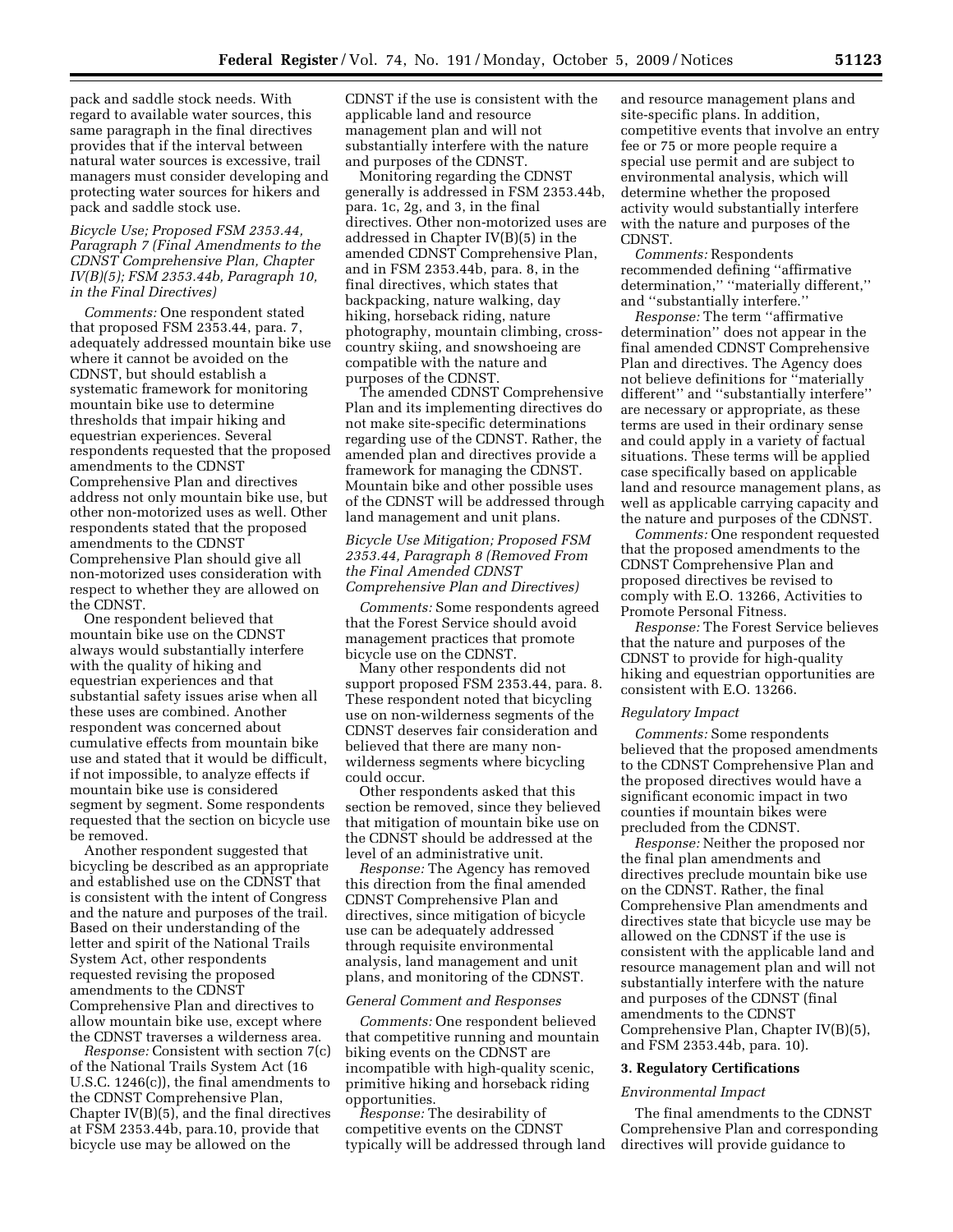agency officials implementing the National Trails System Act. The final amendments are consistent with the nature and purposes of the CDNST identified in the 1976 CDNST Study Report and 1977 CDNST Final Environmental Impact Statement adopted by the Forest Service in 1981 (40 FR 150). The final amendments and directives will be applied through land management planning and project decisions following requisite environmental analysis.

Forest Service regulations at 36 CFR 220.6(d)(2) exclude from documentation in an environmental assessment or environmental impact statement ''rules, regulations, or policies to establish Service-wide administrative procedures, program processes, or instructions.'' The Forest Service has concluded that the final amendments and directives fall within this category of actions and that no extraordinary circumstances exist that require documentation in an environmental assessment or environmental impact statement.

#### *Regulatory Impact*

The final amendments to the 1985 CDNST Comprehensive Plan and corresponding final directives at FSM 2350 have been reviewed under USDA procedures and E.O. 12866 on regulatory planning and review. The final amendments and directives will not have an annual effect of \$100 million or more on the economy, nor will they adversely affect productivity, competition, jobs, the environment, public health and safety, or State and local governments. The final amendments and directives will not interfere with any action taken or planned by another agency, nor will they raise new legal or policy issues. Finally, the final amendments and directives will not alter the budgetary impact of entitlements, grants, user fees, or loan programs or the rights and obligations of beneficiaries of such programs. Accordingly, the final amendments and directives are not subject to review by the Office of Management and Budget under E.O. 12866.

#### *Regulatory Flexibility Act Analysis*

The Agency has considered the final amendments to the 1985 CDNST Comprehensive Plan and corresponding final directives at FSM 2350 in light of the Regulatory Flexibility Act (5 U.S.C. 602 *et seq.*). The final amendments and directives will not have any effect on small entities as defined by the Regulatory Flexibility Act. The final amendments and directives will not directly affect small businesses, small

organizations, and small governmental jurisdictions. Therefore, the Agency has determined that the final amendments and directives will not have a significant economic impact on a substantial number of small entities pursuant to the Regulatory Flexibility Act because the final amendments and directives will not impose recordkeeping requirements on small entities; will not affect their competitive position in relation to large entities; and will not affect their cash flow, liquidity, or ability to remain in the market.

#### *No Takings Implications*

The Agency has analyzed the amendments to the 1985 CDNST Comprehensive Plan and corresponding final directives at FSM 2350 in accordance with the principles and criteria contained in E.O. 12630. The Agency has been determined that the final amendments and directives will not pose the risk of a taking of private property.

### *Federalism and Consultation and Coordination With Indian Tribal Governments*

The Forest Service has considered the amendments to the 1985 CDNST Comprehensive Plan and corresponding final directives at FSM 2350 under the requirements of E.O. 13132 on federalism and has determined that the final amendments and directives conform with the federalism principles set out in this E.O.; will not impose any compliance costs on the States; and will not have substantial direct effects on the States, the relationship between the Federal government and the States, or the distribution of power and responsibilities among the various levels of government. Therefore, the Agency has determined that no further assessment of federalism implications is necessary. Moreover, the final amendments and directives will not have Tribal implications as defined by E.O. 13175, Consultation and Coordination with Indian Tribal Governments, and therefore advance consultation with Tribes is not required.

#### *Energy Effects*

The Agency has reviewed E.O. 13211 on actions concerning regulations that significantly affect the energy supply and has determined that the final amendments to the 1985 CDNST Comprehensive Plan and corresponding final directives at FSM 2350 will not constitute a significant energy action as defined in the E.O.

#### *Unfunded Mandates*

Pursuant to Title II of the Unfunded Mandates Reform Act of 1995 (2 U.S.C. 1531–1538), the Agency has assessed the effects of the final amendments to the 1985 CDNST Comprehensive Plan and corresponding final directives at FSM 2350 on State, local, and Tribal governments and the private sector. The final amendments and directives will not compel the expenditure of \$100 million or more by a State, local, or Tribal government or anyone in the private sector. Therefore, a statement under section 202 of the act is not required.

### *Controlling Paperwork Burdens on the Public*

The final amendments to the 1985 CDNST Comprehensive Plan and corresponding final directives at FSM 2350 do not contain any record-keeping or reporting requirements or other information collection requirements as defined in 5 CFR part 1320 that are not already required by law or not already approved for use. Accordingly, the review provisions of the Paperwork Reduction Act of 1995 (44 U.S.C. 3501 *et seq.*) and its implementing regulations at 5 CFR part 1320 do not apply.

#### **4. Final Amendments to the CDNST Comprehensive Plan**

1. *Nature and Purposes.* For all chapters of the 1985 CDNST Comprehensive Plan, the Agency is revising the nature and purposes statement as follows:

Administer the CDNST consistent with the nature and purposes for which this National Scenic Trail was established. The CDNST was established by an Act of Congress on November 10, 1978 (16 USC 1244(a)). The nature and purposes of the CDNST are to provide for high-quality scenic, primitive hiking and horseback riding opportunities and to conserve natural, historic, and cultural resources along the CDNST corridor.

2. *Acquisition of Non-Federal Interests in Land.* The Agency is removing in its entirety ''Rights-of-Way Acquisition on Non-Federal Lands,'' Chapter IV(B)(3), pages 40–44, in the 1985 CDNST Comprehensive Plan and replacing it with the following statement under ''Acquisition of Non-Federal Interests in Land,'' Chapter IV(B)(3), in the 2009 CDNST Comprehensive Plan:

Do not acquire any non-federal land or interest in land for the CDNST without the owner's consent. Do not acquire in fee title more than an average of one quarter mile on either side of the CDNST.

3. *Visual Resource Management.* The Agency is adding the following